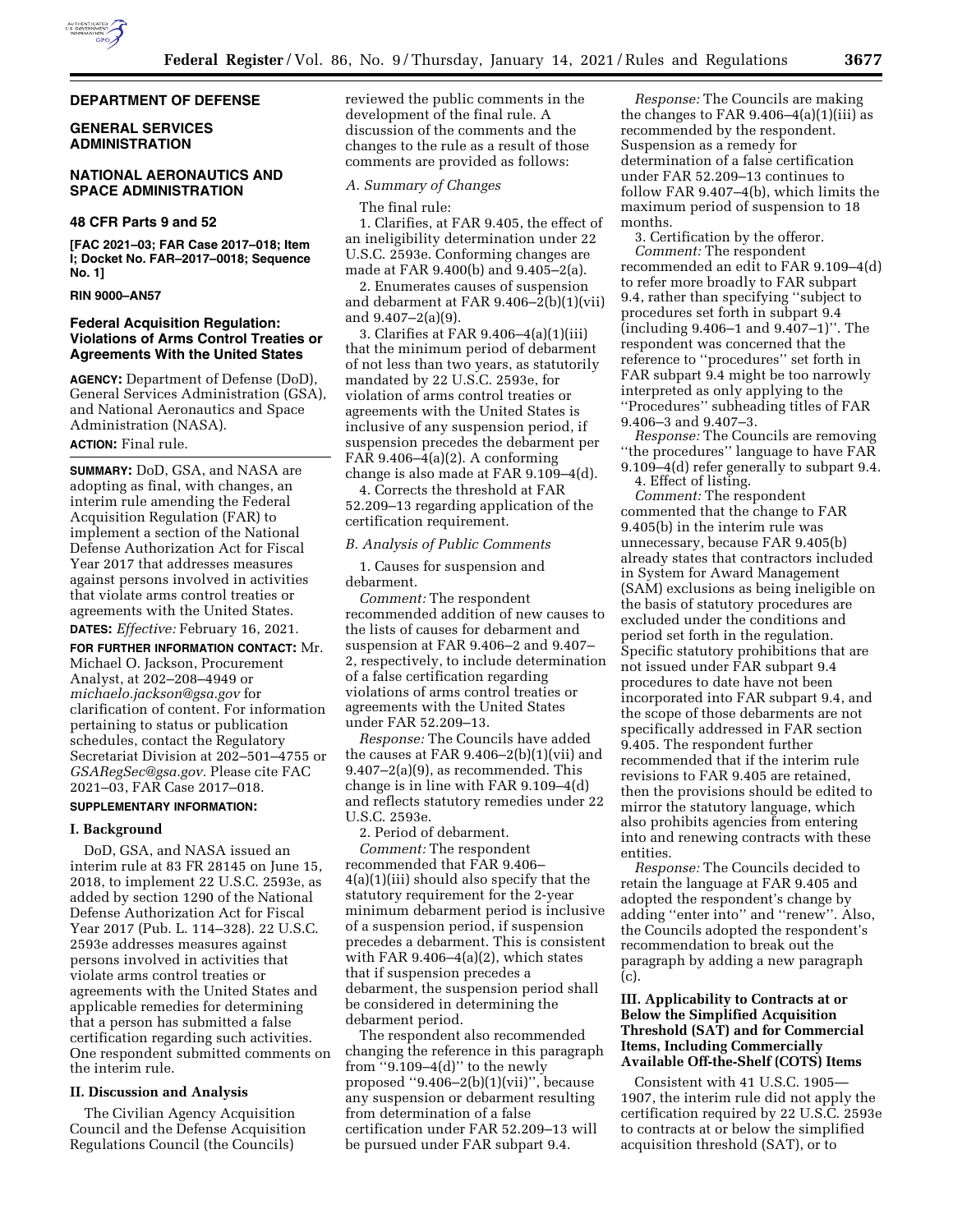contracts for the acquisition of commercial items, including commercially available off-the-shelf (COTS) items. However, when acquiring products or services, the Government is still prohibited from contracting with entities listed as excluded in the SAM. Similarly, this final rule does not affect the applicability of the certification required by 22 U.S.C. 2593e, as implemented in FAR 52.209–13, to contracts at or below the SAT, or to contracts for the acquisition of commercial items, including COTS items.

## **IV. Executive Orders 12866 and 13563**

Executive Orders (E.O.s) 12866 and 13563 direct agencies to assess all costs and benefits of available regulatory alternatives and, if regulation is necessary, to select regulatory approaches that maximize net benefits (including potential economic, environmental, public health and safety effects, distributive impacts, and equity). E.O. 13563 emphasizes the importance of quantifying both costs and benefits, of reducing costs, of harmonizing rules, and of promoting flexibility. This is not a significant regulatory action and, therefore, was not subject to review under section 6(b) of E.O. 12866, Regulatory Planning and Review, dated September 30, 1993. This rule is not a major rule under 5 U.S.C. 804.

#### **V. Executive Order 13771**

This rule is not subject to E.O. 13771, Reducing Regulation and Controlling Regulatory Costs, because this rule is not a significant regulatory action under E.O. 12866.

#### **VI. Regulatory Flexibility Act**

DoD, GSA, and NASA have prepared a Final Regulatory Flexibility Analysis (FRFA) consistent with the Regulatory Flexibility Act, 5 U.S.C. 601, *et seq.* The FRFA is summarized as follows:

This final rule is necessary to implement changes to the interim rule published at 83 FR 28145. The interim rule amended the FAR to implement section 1290 of the National Defense Authorization Act for Fiscal Year 2017 (Pub. L. 114–328). The objective of this rule is to provide a response to public comments on the interim rule by clarifying the suspension and debarment remedies for determination of a false certification under 22 U.S.C. 2593e. In addition to the aforementioned, this final rule makes some other technical corrections to the interim rule.

DoD, GSA, and NASA do not expect this rule to have a significant economic impact on a substantial number of small entities within the meaning of the Regulatory Flexibility Act, 5 U.S.C. 601, *et seq.* This final rule makes

changes to the interim rule published at 83 FR 28145 on June 15, 2018. The objective of this rule is to provide a response to public comments on the interim rule by clarifying the suspension and debarment remedies for determination of a false certification under 22 U.S.C. 2593e, specifically those related to suspension and debarment under FAR subpart 9.4. No significant issues were raised by public comments in response to the initial regulatory flexibility analysis.

Using FPDS data for FY 2017, 2018, and 2019, this rule applies to 19,511 small entities. Of this number, an average of 6,504 small entities annually are required to fill out the certification.

This final rule requires certification from each offeror that submits an offer in response to a Government solicitation that exceeds the simplified acquisition threshold and is not for the acquisition of a commercial item, including COTS items.

Estimated burden hours are 11,106 hours per year for the first certification by an average of 6,504 small entities. The final rule adds determination of a false certification under FAR 52.209–13 as an enumerated cause for both suspension and debarment. It was clear from the interim rule that cause for suspension and debarment was part of the remedy for determination of a false certification, however, the cause was not enumerated under FAR 9.407–2 and 9.406– 2, respectively. This revision has no impact (or low impact) on small business entities as it provides additional clarifications without adding a new burden.

The rule does not duplicate, overlap, or conflict with any other Federal rules.

DoD, GSA, and NASA considered whether to apply the certification provision to contracts at or below the SAT and to the acquisition of commercial items, including COTS items, or to exempt such acquisitions in accordance with 41  $\overline{U}$ .S.C. 1905 $-$ 1907. The FAR Council and the Administrator for Federal Procurement Policy did not sign determinations that the provision should apply to contracts at or below the SAT and to the acquisition of commercial items, including COTS items, thus minimizing the impact on small business to the extent permitted by law.

Interested parties may obtain a copy of the FRFA from the Regulatory Secretariat Division. The Regulatory Secretariat Division has submitted a copy of the FRFA to the Chief Counsel for Advocacy of the Small Business Administration.

#### **VII. Paperwork Reduction Act**

The Paperwork Reduction Act (44 U.S.C. chapter 35) does apply; however, these changes to the FAR do not impose additional information collection requirements to the paperwork burden previously approved under OMB Control Number 9000–0198, titled: Violations of Arms Control Treaties or Agreements.

#### **List of Subjects in 48 CFR Parts 9 and 52**

Government procurement.

#### **William F. Clark,**

*Director, Office of Government-wide Acquisition Policy, Office of Acquisition Policy, Office of Government-wide Policy.* 

Therefore, DoD, GSA, and NASA adopt the interim rule published June 15, 2018, as final with amendments to 48 CFR parts 9 and 52 as set forth below:

■ 1. The authority citation for 48 CFR parts 9 and 52 continues to read as follows:

**Authority:** 40 U.S.C. 121(c); 10 U.S.C. chapter 137; and 51 U.S.C. 20113.

## **PART 9—CONTRACTOR QUALIFICATIONS**

 $\blacksquare$  2. Amend section 9.109–4 by— ■ a. Removing from the last sentence in paragraph  $(a)(1)(i)$  "via the internet at" and adding ''at'' in its place; and

■ b. Revising paragraph (d). The revision reads as follows:

#### **9.109–4 Certification by the offeror.**

\* \* \* \* \* (d) Upon the determination of a false certification under 52.209–13, an offeror will be subject to such remedies as suspension or debarment under subpart 9.4, or termination of any contract resulting from the false certification. Debarments pursued as a remedy under subpart 9.4 shall be for a period of not less than 2 years, inclusive of any suspension period, if suspension precedes a debarment (see 9.406–  $4(a)(1)(iii)$  and  $(a)(2)$ ). \* \* \* \* \*

## **9.400 [Amended]**

■ 3. Amend section 9.400 by removing from paragraph (b)  $''(9.405(b))''$  and adding ''(9.405)'' in its place.

■ 4. Amend section 9.405 by—

■ a. Removing the last sentence from paragraph (b);

- b. Redesignating paragraphs (c) and
- (d) as paragraphs (d) and (e); and

■ c. Adding a new paragraph (c) to read as follows:

## **9.405 Effect of listing.**  \* \* \* \* \*

(c) Agencies shall not enter into, renew, or extend contracts with contractors that have been declared ineligible pursuant to 22 U.S.C. 2593e. \* \* \* \* \*

## **9.405–2 [Amended]**

■ 5. Amend section 9.405–2 by removing from paragraph (a) ''9.405(b)'' and adding ''9.405'' in its place.